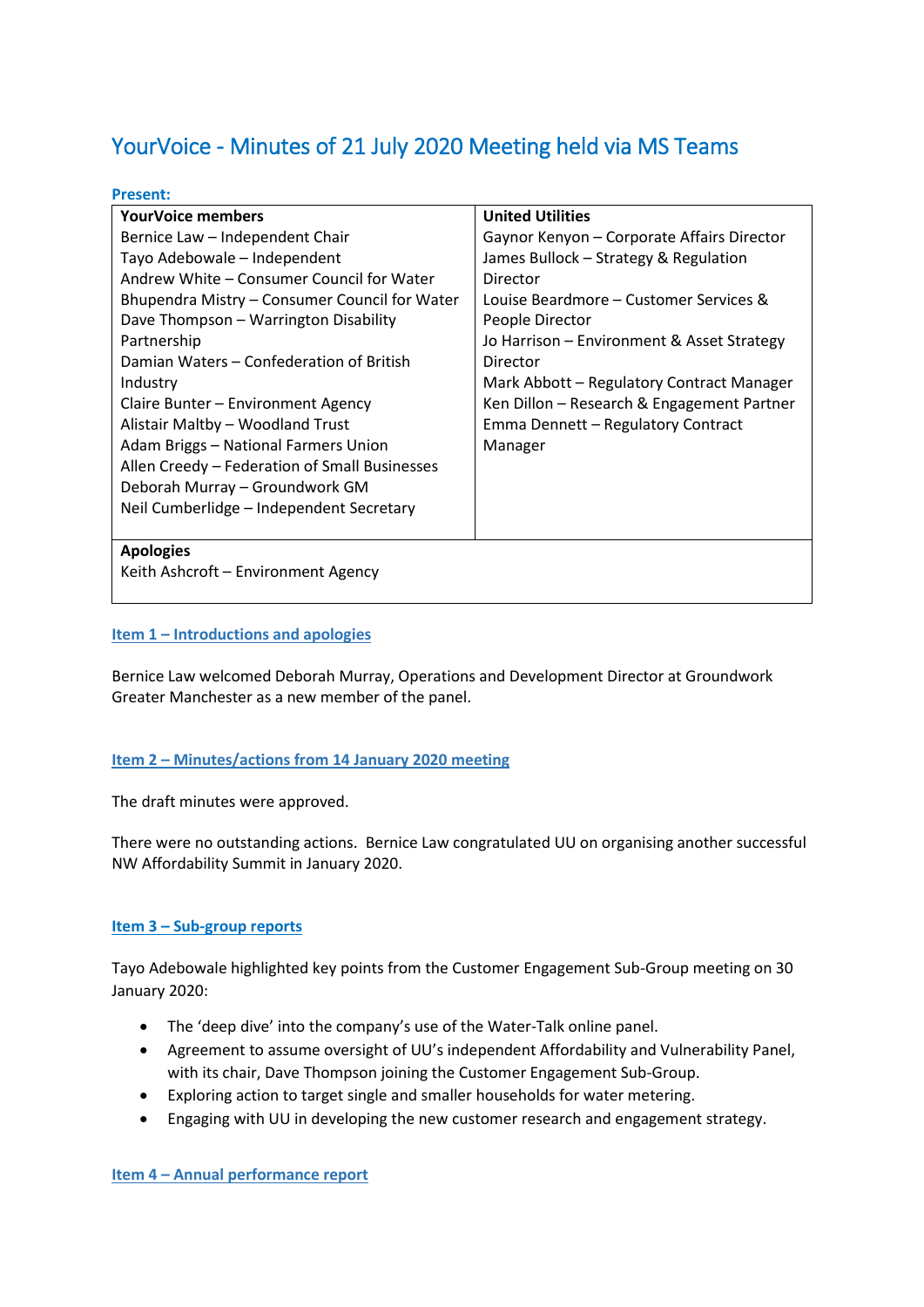Mark Abbott explained that publication of the 2019/20 annual performance report on 14 July had included the usual customer summary document and YourVoice synopsis.

Mark took members through performance on key targets over the 2015-20 AMP 6 period, highlighting trends, challenges, successes and areas for improvement, and explaining the links between relevant AMP6 targets and the new suite of performance measures for 2020-25 agreed following PR19. Final under and over performance figures had resulted in a final net reward of £43.5 million for the company over the 2015-20 period.

YourVoice members made the following points:

- It was noted that £36.9 million of the final reward figure was linked to overperformance on the Private Sewers Service Index measure, which justified the company's investment in improving the private sewer network.
- It was recognised that underperformance on the Water Quality Service Index was due mainly to discolouration issues reported by customers, and that on the Reliable Water Service Index was driven largely by the effects of major incidents.
- Comparisons with the performance of other water companies tended to be made only where they were favourable to UU.
- Very positive comments had been made at the UU Board meeting about the value of YourVoice's work in influencing and challenging the company's performance.

# *Action: UU challenged to improve the use of comparisons with other water companies to cover areas of under- as well as over-performance.*

Bernice Law noted that Mark's imminent retirement meant this was his last YourVoice meeting, so thanked him for his support and efforts over the last few years.

# **Item 5 – Affordability and the new social tariff scheme**

Louise Beardmore outlined the efforts that had been made to maintain high standards of customer service during the COVID-19 pandemic, and summarised the company's existing commitment to supporting a range of affordability schemes for financially vulnerable customers. With the support of YourVoice and CCW, agreement had been reached to increase average customer bills by £5 to enable up to 45,000 struggling low income working age households to be supported via an extended Back on Track scheme. Customer data had been used to identify potential beneficiaries, and 8,000 had signed up to the enhanced scheme to date. Research was in hand to look at the impact of the enhanced scheme, to inform a review of this interim arrangement before March 2022.

Following earlier comments from YourVoice, the company had also contacted business customers to explain the types of support available to them in dealing with the consequences of the COVID-19 pandemic.

# **Item 6 – Environmental Performance Assessment**

Jo Harrison explained that the company had attained a 3 Star rating from the Environment Agency in the 2019 EPA, due to an increased number of Category 3 pollution incidents. A Pollution Incident Reduction Plan is to be published, which will embed a systems thinking approach to building capability in this area, together with action to improve discharge compliance.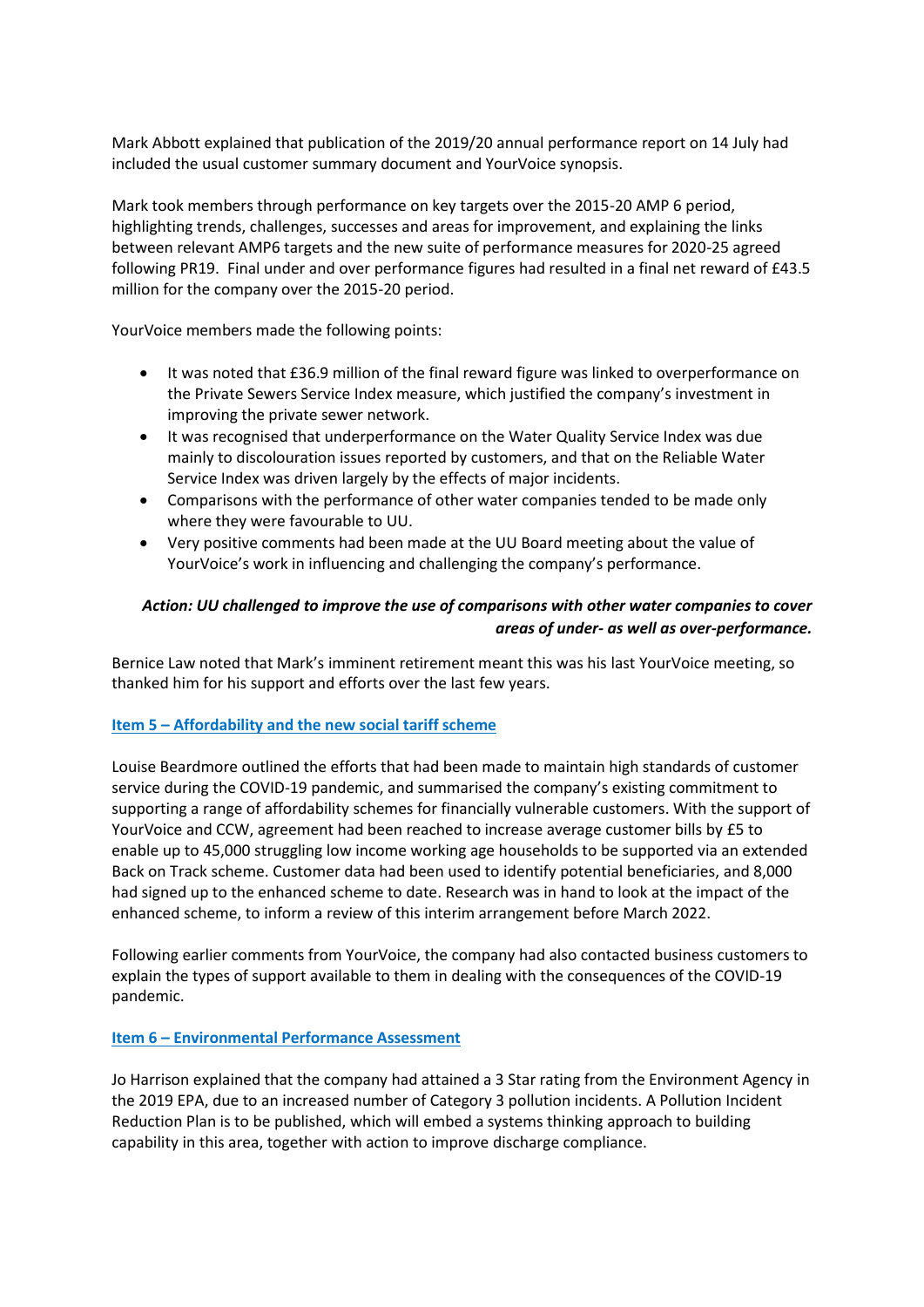Claire Bunter noted that there had been zero Category 1 and 2 pollution incidents in 2019 and that the company has industry-leading levels of self-reporting. She welcomed the plans to reduce pollution incidents and ensure discharge compliance.

## **Item 7 – Water resources updates**

## **a. Demand and supply**

Jo Harrison outlined developments in the water demand and supply situation in 2020, highlighting the impact of changing weather patterns coupled with the need to produce an extra 8 billion litres of water to meet demand following the COVID-19 lockdown restrictions. Great efforts had been made to engage with customers to encourage water efficiency, and to ensure that the extra demand was met. Following high rainfall from June onwards, regional water storage levels had recovered strongly, including at the key Haweswater reservoir which was now back above trigger levels.

#### **b. Water efficiency communications**

Louise Beardmore described trials exploring different ways of engaging with customers to increase awareness of water efficiency and action to reduce water consumption in high priority areas. They involved: (a) direct 'save water, save money' marketing via text and email to metered customers in Stockport; and (b) trials in Blackburn and West Cumbria linking reduced water use to local community (hospice) support. Results to date indicate that direct communications have had a greater immediate impact, with the community approaches taking longer to build momentum, and there had been some useful learning about the most effective types of messages to encourage water efficiency.

## **Item 8 – Achieving a new normal**

Louise Beardmore outlined the establishment of a business transformation project to build on the learning from the COVID-19 response and develop new ways of working across the organisation.

# **Item 9 – Any other business**

#### **a. Ofwat and CCGs**

Bernice Law explained that an Ofwat report on the future of CCGs had been held over until a meeting with CCG Chairs could be arranged. James Bullock suggested that Ofwat may be awaiting the outcome of the CMA appeal by water companies before finalising its views about CCGs.

#### **b. YourVoice webage**

Neil Cumberlidge drew attention to the revised YourVoice 'landing page' and supporting documents on the UU website.

# *Action: YourVoice members to review their biographical details and send any updates required to Ken Dillon*.

#### **c. Black Lives Matter**

Tayo Adebowale asked how UU was responding to the Black Lives Matter movement. Louise Beardmore explained that external consultants had been engaged to look at the company's policies and processes from an equalities and social justice perspective, and she would be happy to bring the findings back to a future YourVoice meeting.

# **d. Disability Awareness Day**

Dave Thompson outlined plans to hold a major online event on 25 October following the cancellation of this year's DAD in July due to the COVID-19 restrictions.